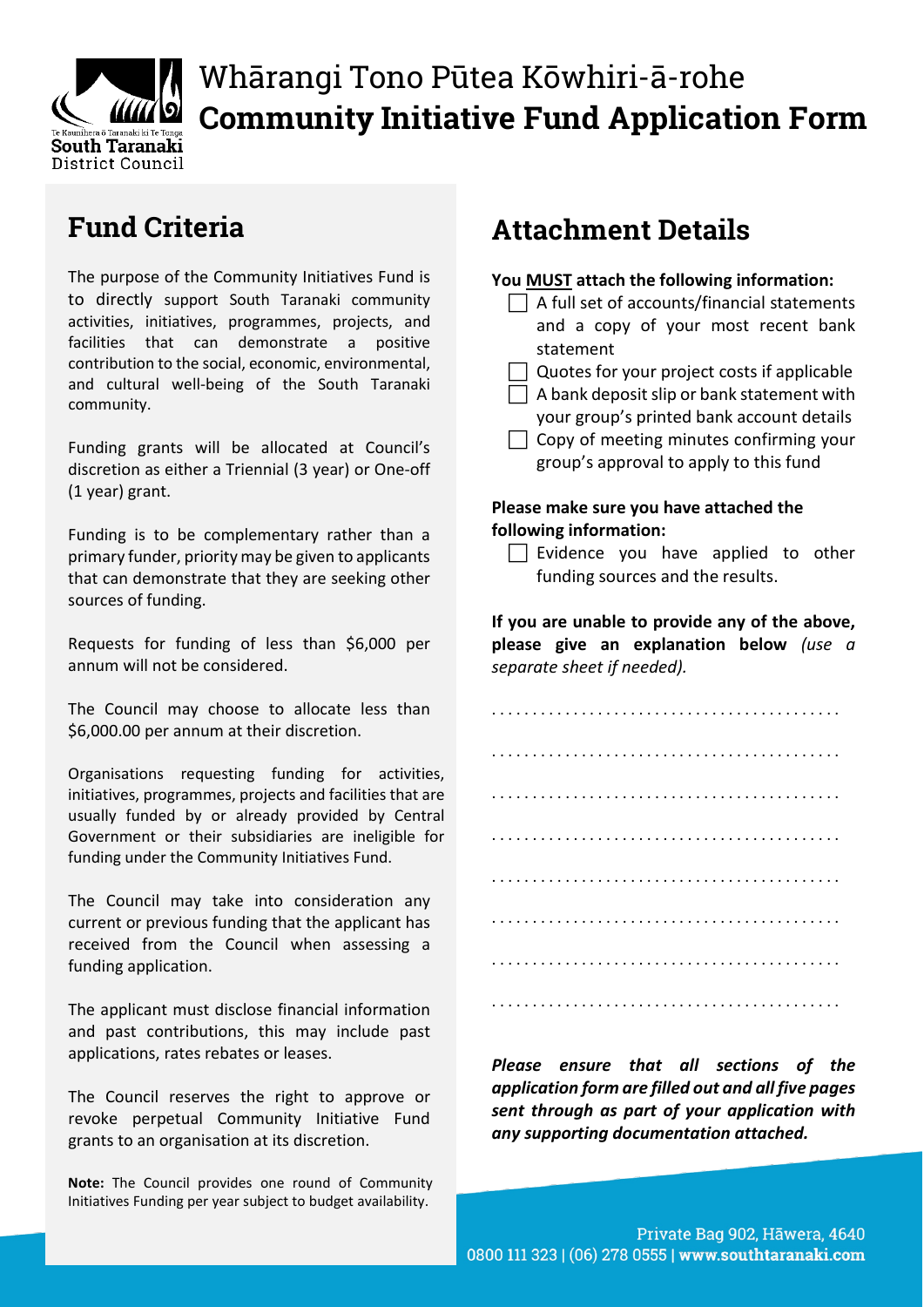## **Section 1 – Applicant Details**

|                          | Name of group/organisation:                                                                                      |                                      |                                |                              |
|--------------------------|------------------------------------------------------------------------------------------------------------------|--------------------------------------|--------------------------------|------------------------------|
| Email:                   | (Note: all correspondence relating to your application will be sent to this email address in the first instance) |                                      |                                |                              |
|                          | Postal Address (incl. Post code)                                                                                 |                                      |                                |                              |
|                          |                                                                                                                  |                                      |                                |                              |
| Phone (day):             |                                                                                                                  |                                      |                                |                              |
| Project:                 |                                                                                                                  |                                      |                                |                              |
| <b>Amount requested:</b> |                                                                                                                  |                                      | Triennal Grant   One-off Grant |                              |
|                          | What is the legal status of your group?                                                                          | Trust<br><b>Incorporated Society</b> |                                | Informal Community Committee |
|                          | Are you GST registered?                                                                                          |                                      |                                | No                           |
|                          |                                                                                                                  |                                      |                                |                              |
|                          | <b>Contact details</b> (please provide two contacts for your group)                                              |                                      |                                |                              |
|                          | <b>Contact One</b>                                                                                               |                                      | <b>Contact Two</b>             |                              |
| Name                     |                                                                                                                  |                                      |                                |                              |
| Position                 |                                                                                                                  |                                      |                                |                              |
| Email                    |                                                                                                                  |                                      |                                |                              |
| <b>Address</b>           |                                                                                                                  |                                      |                                |                              |
|                          |                                                                                                                  |                                      |                                |                              |
| Phone                    |                                                                                                                  |                                      |                                |                              |
|                          | What is the purpose of your group?                                                                               |                                      |                                |                              |
|                          |                                                                                                                  |                                      |                                |                              |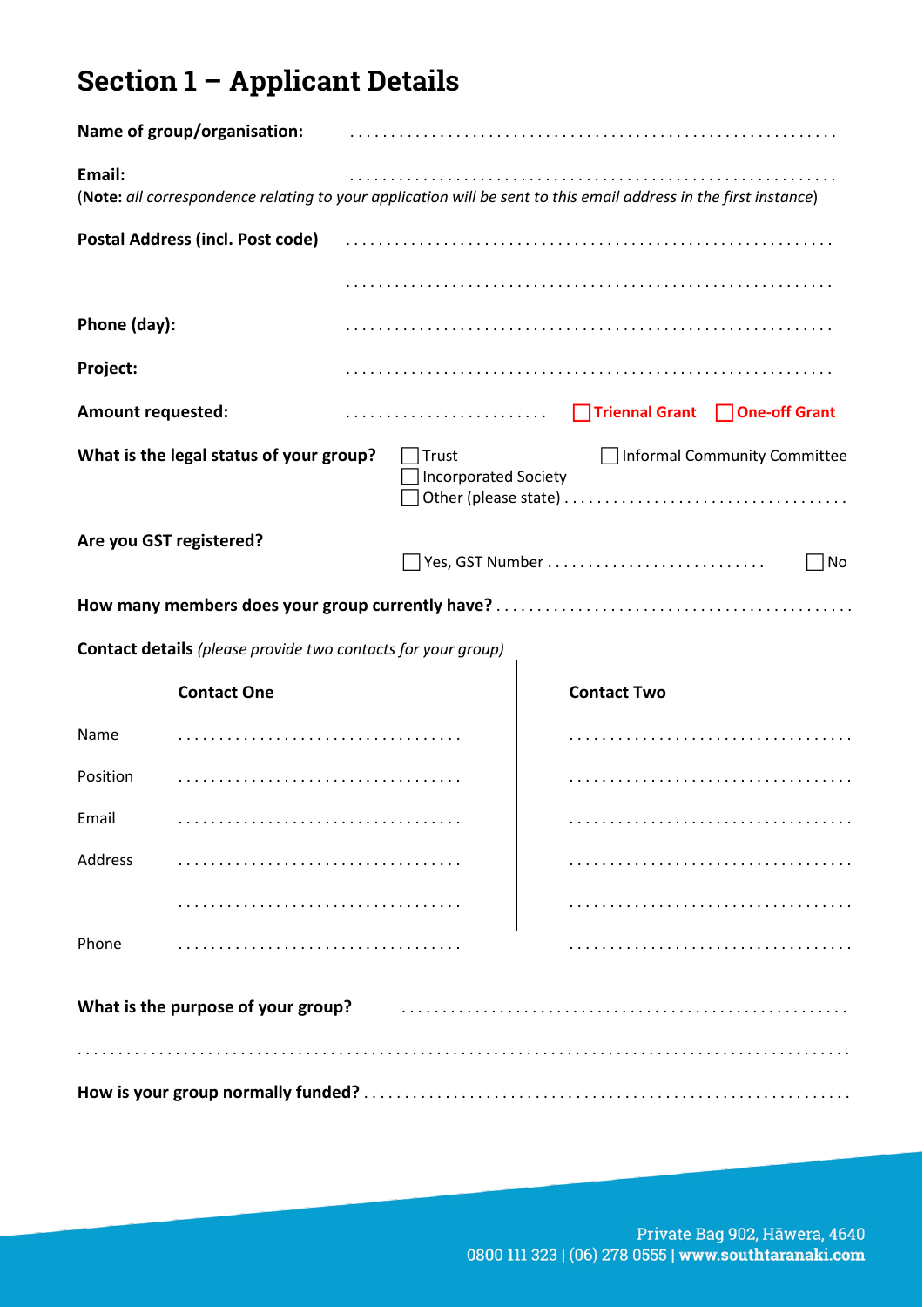## **Section 2 - Project Details**

Provide a brief project description:

| Project start date:                                                         |
|-----------------------------------------------------------------------------|
| Who will benefit from the project and how?                                  |
|                                                                             |
|                                                                             |
|                                                                             |
|                                                                             |
|                                                                             |
|                                                                             |
| Is consultation required with Māori/local Iwi for your project?             |
| $\Box$ Yes<br>$\Box$ No                                                     |
| If so, how have you undertaken consultation and what feedback was provided? |
|                                                                             |
|                                                                             |

Private Bag 902, Hāwera, 4640 0800 111 323 | (06) 278 0555 | www.southtaranaki.com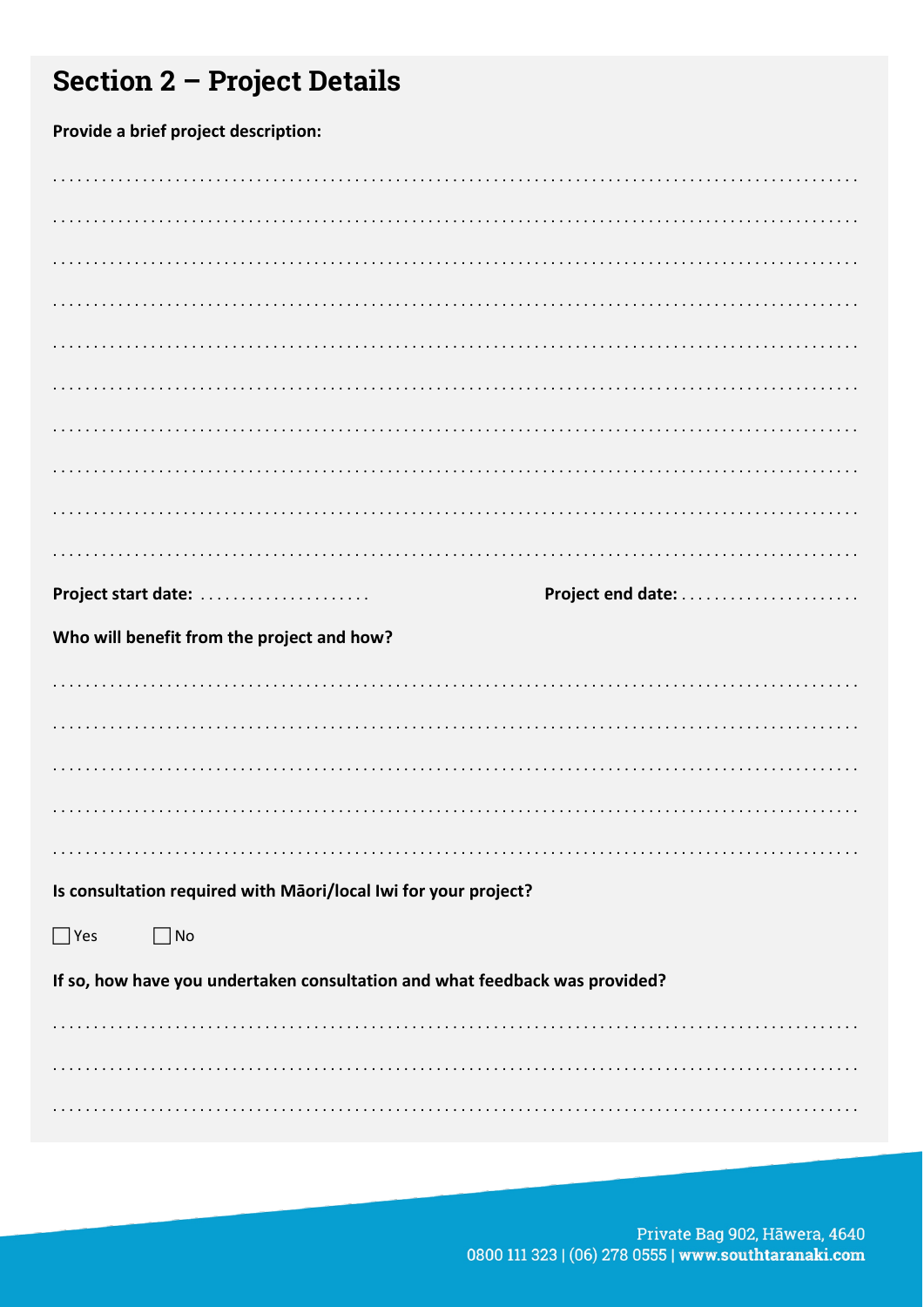| Section 2 – continued                                                                                      |
|------------------------------------------------------------------------------------------------------------|
| Does your project support the<br>community and demonstrate a<br>positive contribution to its<br>wellbeing? |
| Yes<br>No                                                                                                  |
| If yes, please select the relevant<br>sector(s) and provide a brief<br>description.                        |
| Social<br>Economic                                                                                         |

## Cultural Environmental . . . . . . . . . . . . . . . . . . . . . . . . . . . . . . . . . . . . . . . . . . . . . . . . . . . . . . . . . . . . . . . . . . . . . . . . . . . . . . . . . . . . . . . . . . . . . . . . . . . . . . . . . . . . . . . . . . . . . . . . . . . . . . . . . . . . . . . . . . . . . . . . . . . . . . . . . . . . . . . . . . . . . . . . . . . . . . . . . . . . . . . . . . . . . . . . . . . . . . . . . . . . . . . . . . . . . . . . . . . . . . . . . . . . . . . . . . . . . . . . . . . . . . . . . . . . . . . . . . . . . . . . . . . . . . . . . . . . . . . . . . . . . . . . . . . . . . . . . . . . . . . . . . . . . . . . . . . . . . . . . . . . . . . . . . . . . . . . . . . . . . . . . . . . . . . . . . . . . . . . . . . . . . . . . . . . . . . . . . . . . . . . . . . . . . . . . . . . . . . . . . . . . . . . . . . . . . . . . . . . . . . . . . . . . . . . . . . . . . . . . . . . . . . . . . . . . . . . . . . . . . . . . . . . . . . . . . . . . . . . . . . . . . . . . . . . . . . . . . . . . . . . . . . . . . . . . . . . . . . . . . . . . . .

### **Section 3 – Financial Details**

#### **Project cost details**

*Applicants who are GST-registered need to provide budget figures that exclude GST. If you are not GST-registered your budget figures need to include GST.*

| Item |                            | Cost |
|------|----------------------------|------|
|      |                            | \$   |
|      |                            | \$   |
|      |                            | \$   |
|      |                            | \$   |
|      |                            | \$   |
|      |                            | \$   |
|      |                            | \$   |
|      |                            | \$   |
|      |                            | \$   |
|      |                            | \$   |
|      |                            | \$   |
|      |                            | \$   |
|      |                            | \$   |
|      |                            | \$   |
|      | <b>Total Project Cost:</b> | \$   |

#### **Project Income Details**

*Project income and other sources of income e.g. Other grants (including applications to other Council funding schemes), donations, discounts on services, own contribution, existing funds, expected fundraising.* 

| <b>Income Source</b>         | <b>Confirmed</b><br>(Yes/No/Awaiting<br>Outcome) | <b>Amount</b> |
|------------------------------|--------------------------------------------------|---------------|
|                              |                                                  | \$            |
|                              |                                                  | \$            |
|                              |                                                  | \$            |
|                              |                                                  | \$            |
|                              |                                                  | \$            |
|                              |                                                  | \$            |
|                              |                                                  | \$            |
|                              |                                                  | \$            |
|                              |                                                  | \$            |
|                              |                                                  | \$            |
|                              |                                                  | \$            |
|                              |                                                  | \$            |
|                              |                                                  | \$            |
| <b>Total Funds Available</b> | \$                                               |               |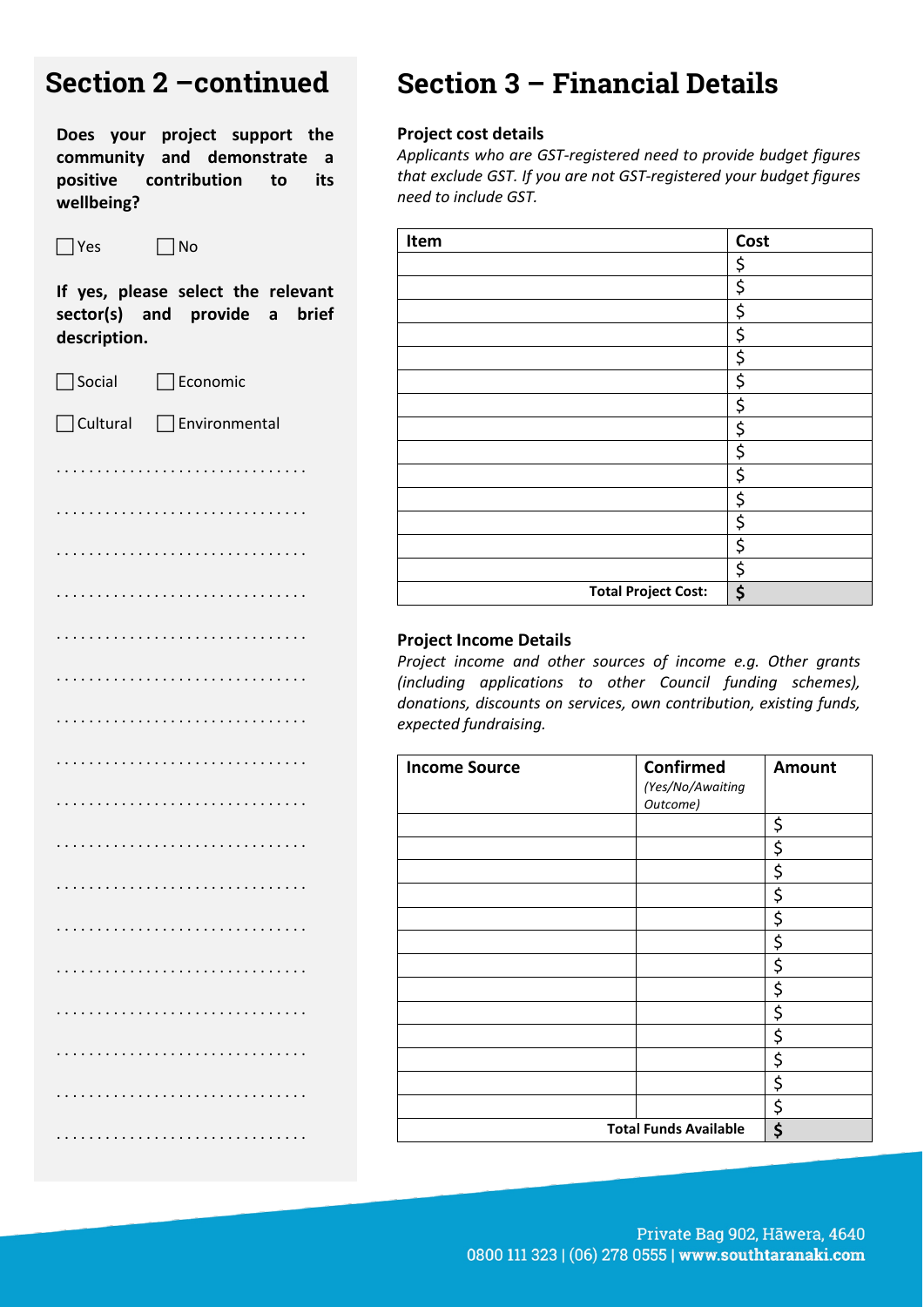### **Section 3 – continued**

#### **Funding Summary**

| <b>Total Project Cost:</b>        |  |
|-----------------------------------|--|
| Less/Minus Total Funds Available  |  |
| Difference/shortfall              |  |
| <b>Amount requested from</b>      |  |
| <b>Community Initiatives Fund</b> |  |

#### **Other financial information**

*Please tell us about any past contributions you have received through South Taranaki District Council in the past five years. This may include past applications, rates rebates or leases.*

| <b>Date</b> | <b>Project title</b> | Amount<br><b>Received</b> |
|-------------|----------------------|---------------------------|
|             |                      | \$                        |
|             |                      | \$                        |
|             |                      | \$                        |
|             |                      | \$                        |
|             |                      | \$                        |
|             |                      | \$                        |
|             |                      | \$                        |
|             |                      | \$                        |
|             |                      | \$                        |
|             |                      | \$                        |
|             |                      | \$                        |

*Please fill out section 3 completely as an overview including total project cost, total funds available and Funding Summary sections. Should you have more details, please attach this separately.*

### **Section 4 – Application Support**

**Would you like to speak in support of your application at the Council's assessment meeting?**

 $\Box$  Yes  $\Box$  No

**If yes, will you require the use of any electronic equipment or programmes?** *Please list equipment/programmes below i.e., PowerPoint.*

Yes No . . . . . . . . . . . . . . . . . . . . . . . . . . . . . . .

### **Section 5 – Privacy Statement & Disclaimer**

The South Taranaki District Council (the Council) wishes to collect personal information from you, which includes your name and contact details. The Council is collecting your personal information to contact you and follow up with you regarding your application for funding.

Providing contact information is optional. If you choose not to provide your contact details, we are unable to follow up with you (if required), and this application form will be deemed incomplete.

The information will be archived until the fund ceases and following that, will be disposed of securely.

You have the right, under the Privacy Act 2020, to ask for a copy of any personal information we hold about you and to ask for it to be corrected if you think it is wrong. If you'd like to ask for a copy of your information, or to have it corrected, please contact us at [privacyofficer@stdc.govt.nz,](mailto:privacyofficer@stdc.govt.nz) or 0800 111 323.

To view the Councils Privacy Policy, please visit the website: [www.southtaranaki.com.](http://www.southtaranaki.com/)

### **Disclaimer**

Any funding allocated as part of a successful application is not an indication that the Council will support future funding applications or hold any responsibility for any associated ongoing costs.

Private Bag 902, Hāwera, 4640 0800 111 323 | (06) 278 0555 | www.southtaranaki.com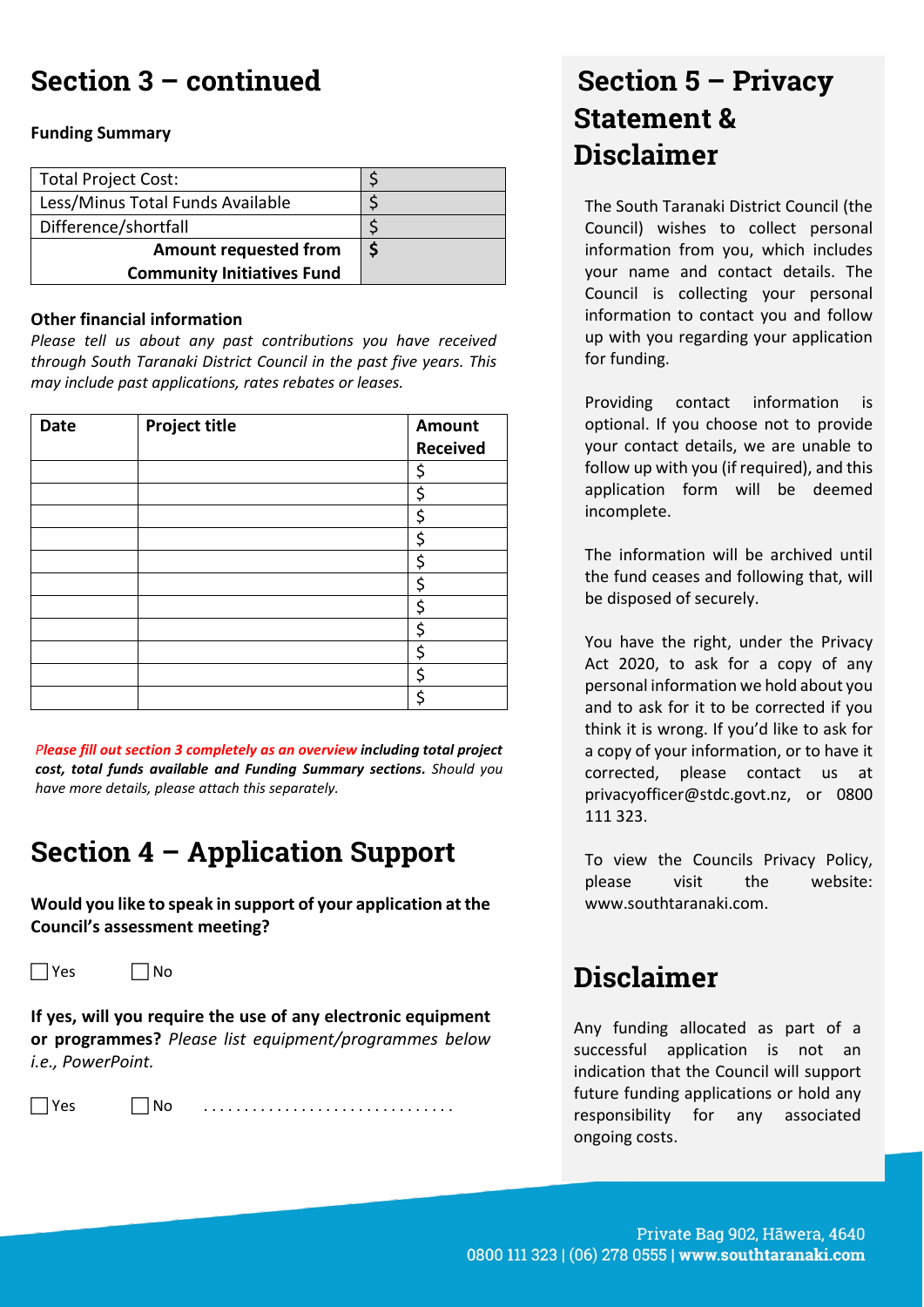### **Section 6 - Declaration**

- I/we declare that we are a not-for-profit group *(A not-for-profit does not earn profits for its members. All of the money raised or donated is used in pursuing the group's objectives)*
- I/we declare that the information supplied in this application is true and correct.
- I/we undertake that that I/we have obtained the consent of all people involved to provide these details.
- I/we understand that my/our organisation name and brief details about the project may be released to the media or appear in publicity material.
- I/we understand that the South Taranaki District Council is bound by the Local Government Official Information and Meetings Act 1987.

#### **If this application is successful, I/we agree to:**

- Use funding received through the Community Initiatives Fund solely for the project or purposes disclosed in our application.
- Provide a report for each year of funding no later than 30 June. Provide any receipts or invoices which may be requested by the funding administrators.
- Promote or acknowledge the support of the South Taranaki District Council at every opportunity.
- Return funds to the Community Initiatives Fund for future allocations, should funding no longer be required, or is surplus or unspent from the agreed funded project.

#### **Please provide two members' signatures**

| Name:                 |  |
|-----------------------|--|
| Signature:            |  |
| Position in<br>group: |  |
| Date:                 |  |

### **Annual application round open between 1 July – 31 July. LATE APPLICATIONS WILL NOT BE CONSIDERED**

**Post:** Executive Assistant Community & Infrastructure South Taranaki District Council Private Bag 902 Hāwera, 4640

**INCOMPLETE APPLICATIONS WILL BE RETURNED TO THE APPLICANT FOR COMPLETION** *(please be aware this could delay the consideration/outcome of your application)*

**Email:** funding@stdc.govt.nz